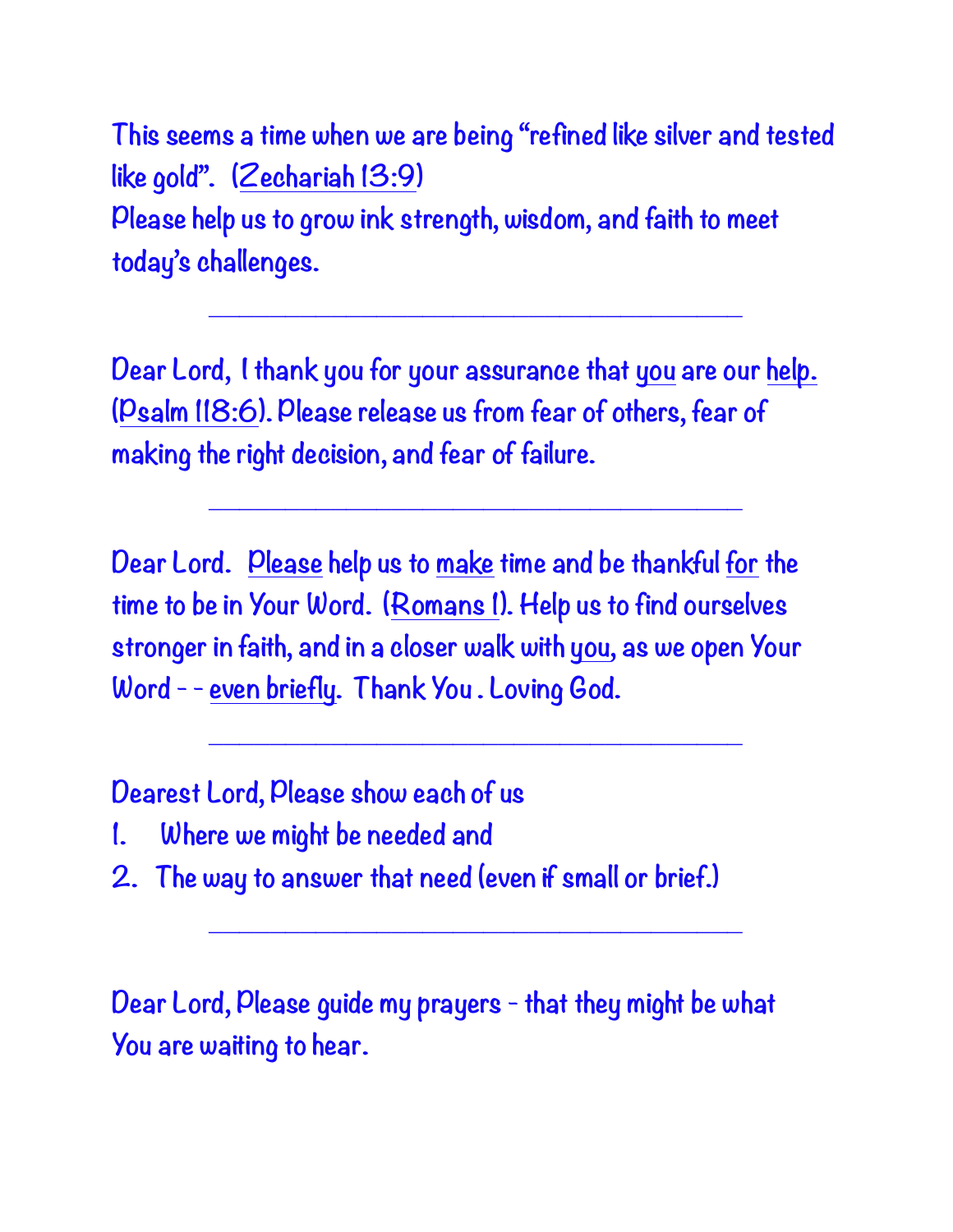**An Encouragement:**

**"The Lord Bless you and keep you; The Lord make his face to shine on you" (Numbers 6:24 and 25)**

**\_\_\_\_\_\_\_\_\_\_\_\_\_\_\_\_\_\_\_\_\_\_\_\_\_\_\_\_\_\_\_\_\_\_\_**

**\_\_\_\_\_\_\_\_\_\_\_\_\_\_\_\_\_\_\_\_\_\_\_\_\_\_\_\_\_\_\_\_\_\_\_**

**"A joyful woman is remembered because her joy changed lives, including her own." Dear Lord, may this be true of me.**

**A Prayer of Thanksgiving "If we are not faithful, He will still be faithful, because He cannot be false to Himself." (II Timothy 2:13). Dear Lord, help us to accept your help always, especially during times of self-doubt, arrogance, and judgment of others.** 

**\_\_\_\_\_\_\_\_\_\_\_\_\_\_\_\_\_\_\_\_\_\_\_\_\_\_\_\_\_\_\_\_\_\_**

**Dear Lord Jesus, Knowing that you are described in the Gospel of John as "The Word", yourself: Please help us to have an ever deepening relationship with You. Help us to trusty you as we try … \* to serve effectively \* to be ever-more united to You, and \*distant from doubt**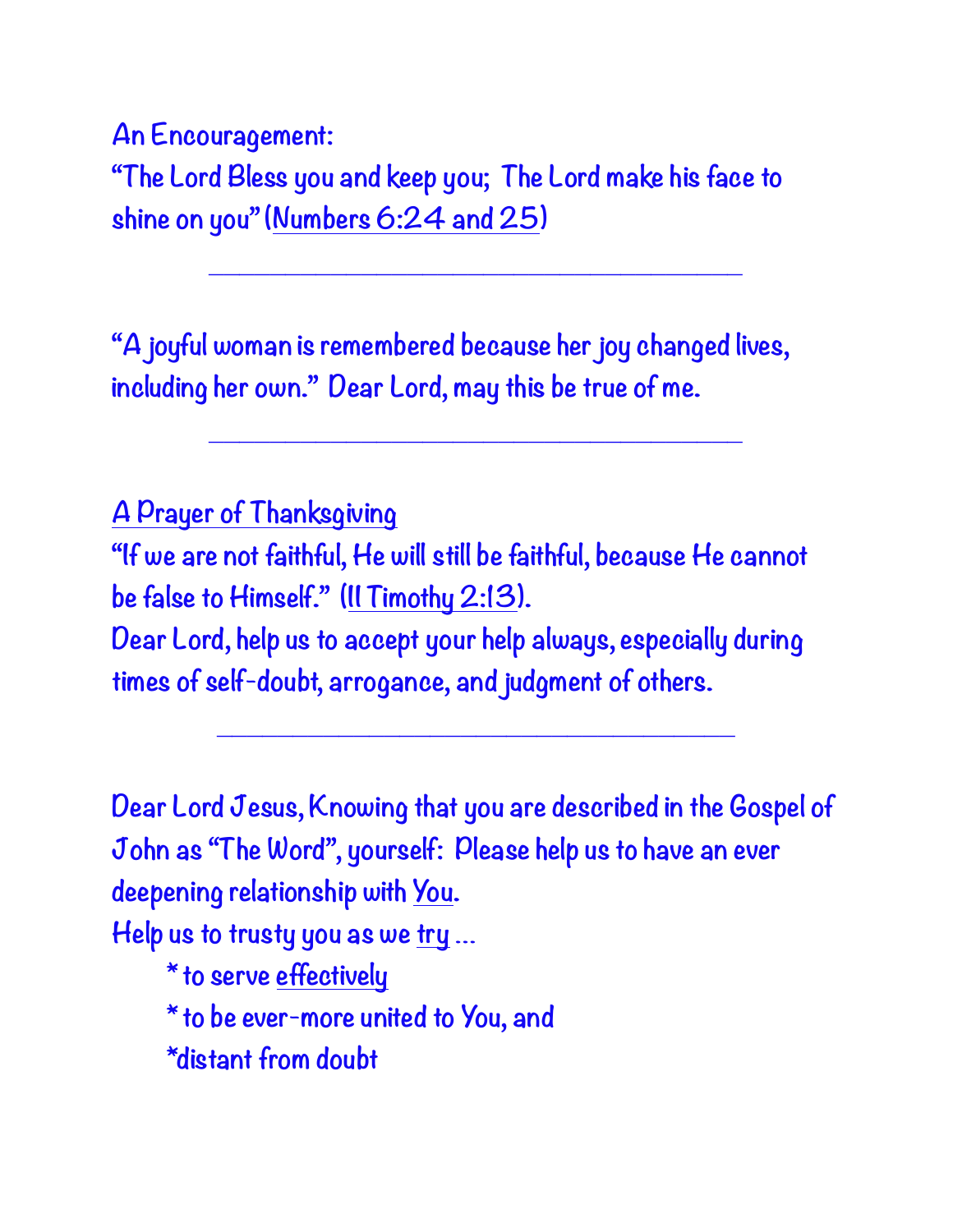**( II Corinthians 12:10) " When I am weak, then I am strong." Dear Gracious Lord, We ask for your protection and guidance as we face our greatest fears and confusion, challenging illness, our prejudice and/or anger.**

**\_\_\_\_\_\_\_\_\_\_\_\_\_\_\_\_\_\_\_\_\_\_\_\_\_\_\_\_\_\_\_\_\_\_**

**\_\_\_\_\_\_\_\_\_\_\_\_\_\_\_\_\_\_\_\_\_\_\_\_\_\_\_\_\_\_\_\_\_\_**

**For those not presently with our church family, help us develop inviting ways to reach them with Love.**

**( II Corinthians 5:17) "Anyone in Christ is a new creation. God has given us the ministry of reconciliation." Lord, help us to be, reconcilers, guided not by our desires, but by Your leading.**

**\_\_\_\_\_\_\_\_\_\_\_\_\_\_\_\_\_\_\_\_\_\_\_\_\_\_\_\_\_\_\_\_\_\_**

**Dear Lord, We pray for everyone in our church family suffering mental illness, May we be discerning, helpful, tolerant, and wise.**

**\_\_\_\_\_\_\_\_\_\_\_\_\_\_\_\_\_\_\_\_\_\_\_\_\_\_\_\_\_\_\_\_\_\_**

**Help us, dear Lord, to agree with Wendell Barry, who says "Choose joy, 'though you've considered all the facts."**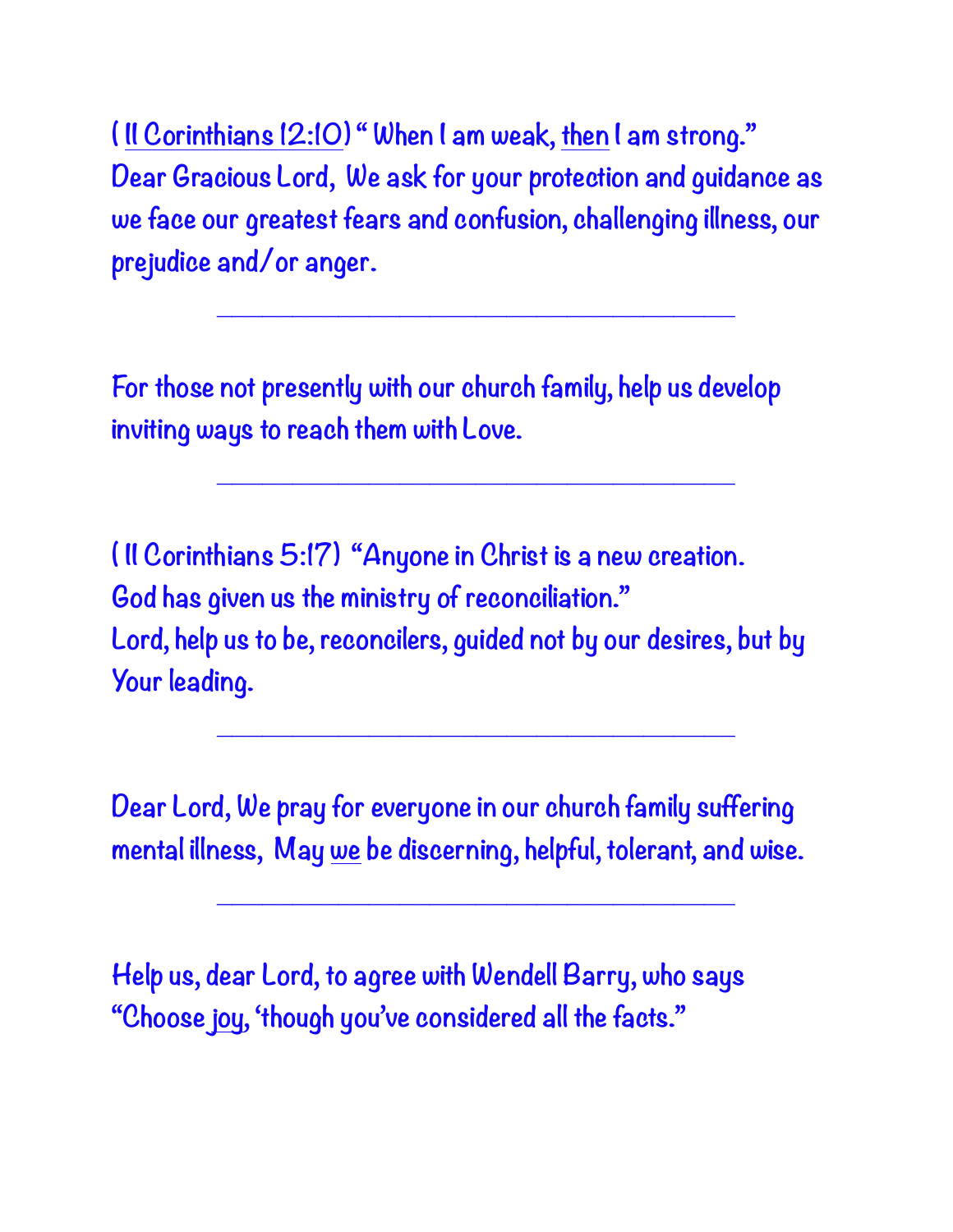**Dear Lord, may you lead us, day by day, to pray about what is on Your heart.**

**Our dear Lord, We bring our prayers to You on this National Day of Prayer for**

- **\* those being bombarded and tortured**
- **\* those suffering starvation**
- **\* loss of loved ones, freezing cold, those who have lost their homes and everything they owned**

**\_\_\_\_\_\_\_\_\_\_\_\_\_\_\_\_\_\_\_\_\_\_\_\_\_\_\_\_\_\_\_\_\_\_**

**Help them, each one, to know You are with them; that You are in their midst to help, save, and heal.**

**\_\_\_\_\_\_\_\_\_\_\_\_\_\_\_\_\_\_\_\_\_\_\_\_\_\_\_\_\_\_\_\_\_\_**

**\_\_\_\_\_\_\_\_\_\_\_\_\_\_\_\_\_\_\_\_\_\_\_\_\_\_\_\_\_\_\_\_\_\_**

**\_\_\_\_\_\_\_\_\_\_\_\_\_\_\_\_\_\_\_\_\_\_\_\_\_\_\_\_\_\_\_\_\_\_**

**In Christ we can pass the breaking point and not break.**

**Help us to know what you want our purpose to be in life**

**You are not going it alone.**

**"Be sure of this … I am with you always, even to the end of the age". (Matthew 28: 19 and 20).**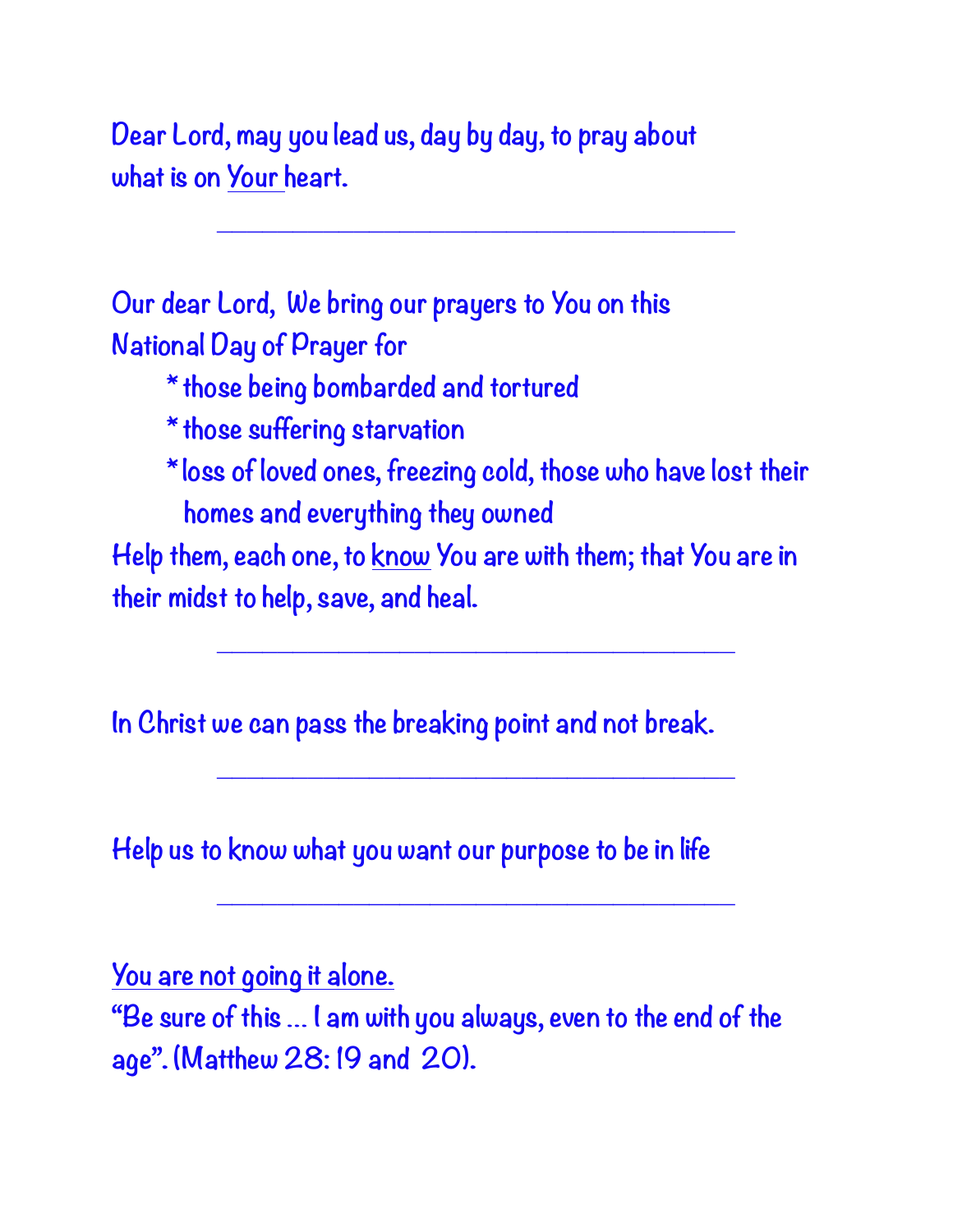**What is my chief goal in the life You have given me, dear Lord? "To glorify You and enjoy You forever." Please help me and my church to feel the desire to glorify and enjoy You, no matter the troubles in my life and in our world.**

**Dear Father, Please help me by Your Holy Spirit, to grow in my prayer life. Help us, we ask, to be a church family who grows in private, and together.**

**\_\_\_\_\_\_\_\_\_\_\_\_\_\_\_\_\_\_\_\_\_\_\_\_\_\_\_\_\_\_\_\_\_\_**

**Dear father, Help us to appreciate what Your Word says to us each day. May we open ourselves to Your word frequently, and with thanksgiving.**

**\_\_\_\_\_\_\_\_\_\_\_\_\_\_\_\_\_\_\_\_\_\_\_\_\_\_\_\_\_\_\_\_\_\_**

**\_\_\_\_\_\_\_\_\_\_\_\_\_\_\_\_\_\_\_\_\_\_\_\_\_\_\_\_\_\_\_\_\_\_**

**Dear Holy Spirit, We pray for Your Gifts of confidence to pray well, listen with insight to Your word, and to find new courage, - even a moment at a time.**

**\_\_\_\_\_\_\_\_\_\_\_\_\_\_\_\_\_\_\_\_\_\_\_\_\_\_\_\_\_\_\_\_\_\_**

**Lord, I am Yours. Help my prayers to be pleasing to you.**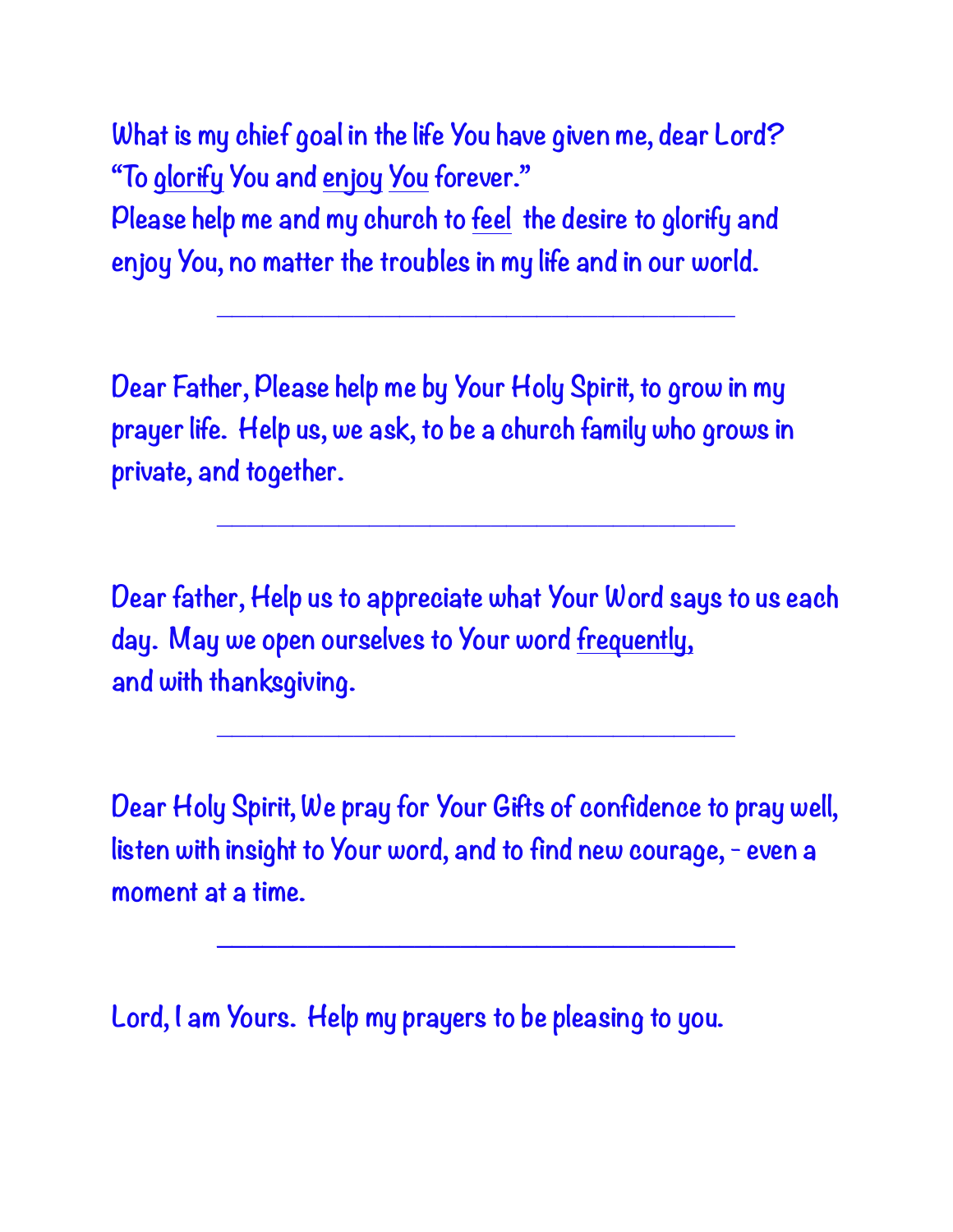**C.S, Lewis: "We may honor god more ink our low times than in our 'peak' times. Please give us courage and eagerness to never give up consulting You, dear God.**

**\_\_\_\_\_\_\_\_\_\_\_\_\_\_\_\_\_\_\_\_\_\_\_\_\_\_\_\_\_\_\_\_\_\_**

**\_\_\_\_\_\_\_\_\_\_\_\_\_\_\_\_\_\_\_\_\_\_\_\_\_\_\_\_\_\_\_\_\_\_**

**\_\_\_\_\_\_\_\_\_\_\_\_\_\_\_\_\_\_\_\_\_\_\_\_\_\_\_\_\_\_\_\_\_\_**

**Dear Lord, as the book of Psalms shows us, help us to praise You first , — then express our emotion, our fears, and our complaints.**

**"Our chief goal" (the Westminster Catechism) - is "To glorify God and enjoy Him forever." Please grant us an awareness of this.** 

**Dear Lord, For those tempted to believe "its too late …" Help us to be cheered and inspired by the words of Saint Teresa - "I am in wretched health. But God does so much through me, that sometimes I have to laugh at myself." Thank You, dearest Great Physician, for Your comfort.**

**Dear Lord, In these uncertain and anxious times, help us to praise You in the midst of all our requests.**

**\_\_\_\_\_\_\_\_\_\_\_\_\_\_\_\_\_\_\_\_\_\_\_\_\_\_\_\_\_\_\_\_\_\_**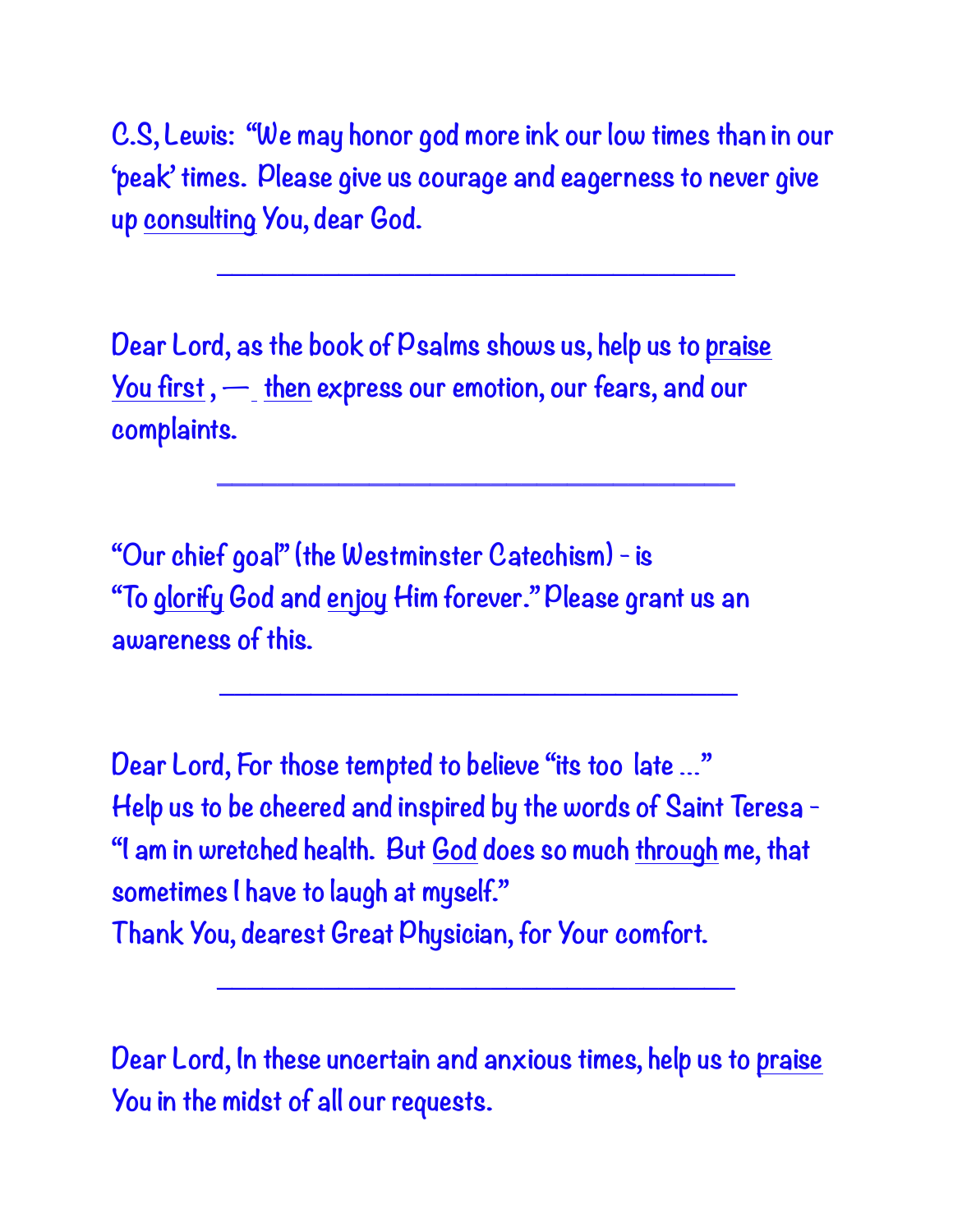**Our dear Lord, In whatever is Your will, please comfort and protect the afflicted. We pray especially, on this National Day of Prayer, for the people of Ukraine.**

**\_\_\_\_\_\_\_\_\_\_\_\_\_\_\_\_\_\_\_\_\_\_\_\_\_\_\_\_\_\_\_\_\_\_**

**Dear Lord, Help me to be encouraged by these reminders:**

 **Noah drank. Jacob lied. Joseph was abused. Moses stuttered. Gideon was afraid. Jeremiah & Timothy were "too young" Jonah ran from God's leading … Naomi was a widow before her empowerment Job went bankrupt The disciples fell asleep while praying Martha was a worrier**

**Dear Lord, Please help us today to feel you presence, love, and inspiration as You hear our prayers. Thank You, dear Lord.**

**\_\_\_\_\_\_\_\_\_\_\_\_\_\_\_\_\_\_\_\_\_\_\_\_\_\_\_\_\_\_\_\_\_\_**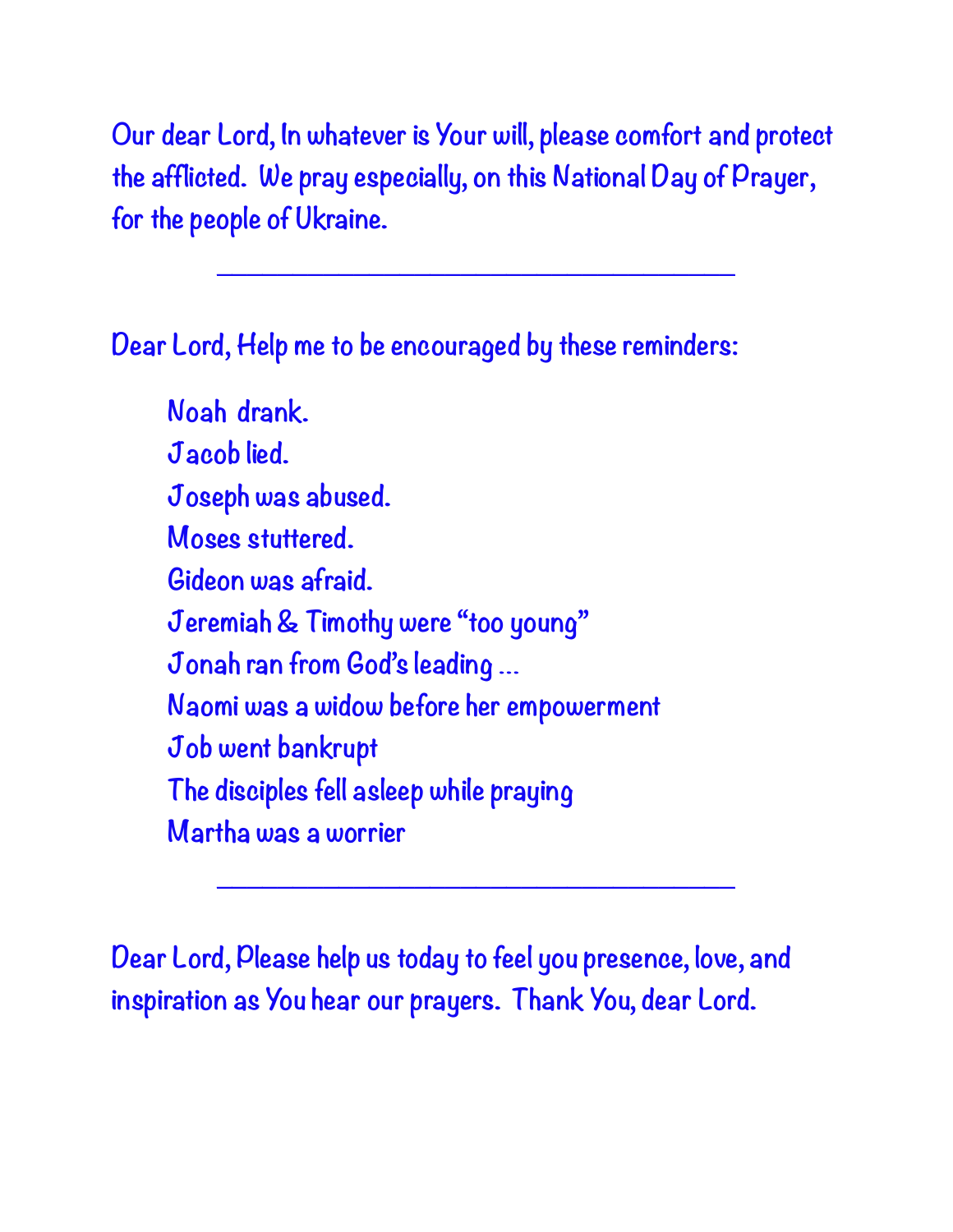**Dear Lord, Please shower Your blessings of comfort and healing to those suffering affliction. Help them to know that their Help comes from You.**

**\_\_\_\_\_\_\_\_\_\_\_\_\_\_\_\_\_\_\_\_\_\_\_\_\_\_\_\_\_\_\_\_\_\_**

**\_\_\_\_\_\_\_\_\_\_\_\_\_\_\_\_\_\_\_\_\_\_\_\_\_\_\_\_\_\_\_\_\_\_**

**Dear Lord: May my prayers be inspired by Thee, and give Thee joy.**

**Dearest Father, Son, and Holy Spirit - We thank You for knowing who we are, and pray that you might inspire us to think the thoughts and pray the prayers You wish to hear. Thank You, dear God**

**\_\_\_\_\_\_\_\_\_\_\_\_\_\_\_\_\_\_\_\_\_\_\_\_\_\_\_\_\_\_\_\_\_\_**

**Dear Father may we, the family of S.O.V., be aware that we can let you be in total charge of our future. You are all we need to be faithful and receptive to Your inspiration. Guide us in this, dear Holy Spirit.**

**\_\_\_\_\_\_\_\_\_\_\_\_\_\_\_\_\_\_\_\_\_\_\_\_\_\_\_\_\_\_\_\_\_\_**

**Dear Compassionate Lord, Help us to trust that You will use difficulties to deepen our walk with You.**